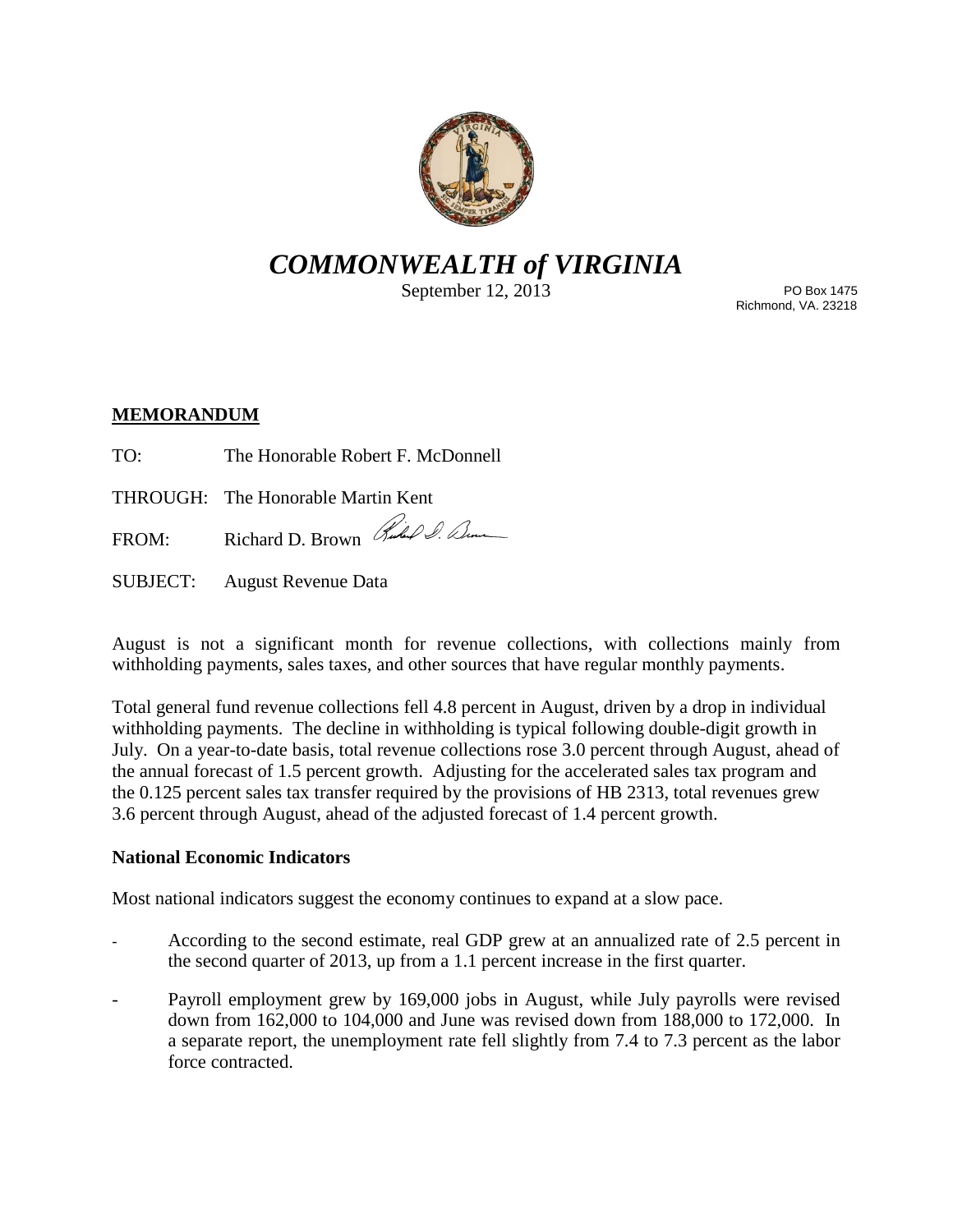- Initial claims for unemployment fell by 9,000 to 323,000 during the week ending August 31. The four-week moving average fell from 331,500 to 328,500. Although initial claims have fallen in three of the last four weeks, new filings tend to fluctuate around the Labor Day holiday and are less useful in analysis of the job market.
- The Conference Board's index of leading indicators rose 0.6 percent in July after remaining flat in June. Movement of the leading indicator is consistent with continued slow economic growth.
- The Conference Board's index of consumer confidence rose from 81.0 to 81.5 in August, exceeding expectations and standing above 80 for three consecutive months. The expectations component drove the increase, while the current conditions component declined.
- Activity in the manufacturing sector beat expectations in August, with the Institute of Supply Management index increasing from 55.4 to 55.7.
- The CPI rose 0.2 percent in July and stands 2.0 percent above July 2012. Core inflation (excluding food and energy prices) also rose 0.2 percent in July, and has increased 1.7 percent from July 2012.
- The Federal Reserve announced at its July meeting that it will keep the federal funds target rate at 0.0 to 0.25 percent, and continued its quantitative easing program.

### **Virginia Economy**

In Virginia, payroll employment rose 1.5 percent in July from July of last year. Northern Virginia posted job growth of 1.9 percent; Hampton Roads rose 2.8 percent; and Richmond-Petersburg rose 0.8 percent. The unemployment rate in the Commonwealth fell 0.1 percentage point to 5.8 percent in July and is 0.4 percentage point below July 2012.

The Virginia Leading Index rose less than 0.1 percent in July after decreasing 0.2 percent in June. Building permits, the U.S. leading index, and auto registrations improved, while future employment was little changed and initial claims for unemployment increased. The indexes increased in nine of the eleven major metro areas, while the indexes for Harrisonburg and Lynchburg contracted.

### **August Revenue Collections**

Total general fund revenue collections fell 4.8 percent in August, driven by a drop in individual withholding payments. The decline in withholding is typical following double-digit growth in July. On a year-to-date basis, total revenue collections rose 3.0 percent through August, ahead of the annual forecast of 1.5 percent growth. Adjusting for the accelerated sales tax program and the 0.125 percent sales tax transfer as set forth in HB 2313, total revenues grew 3.6 percent through August, ahead of the adjusted forecast of 1.4 percent growth.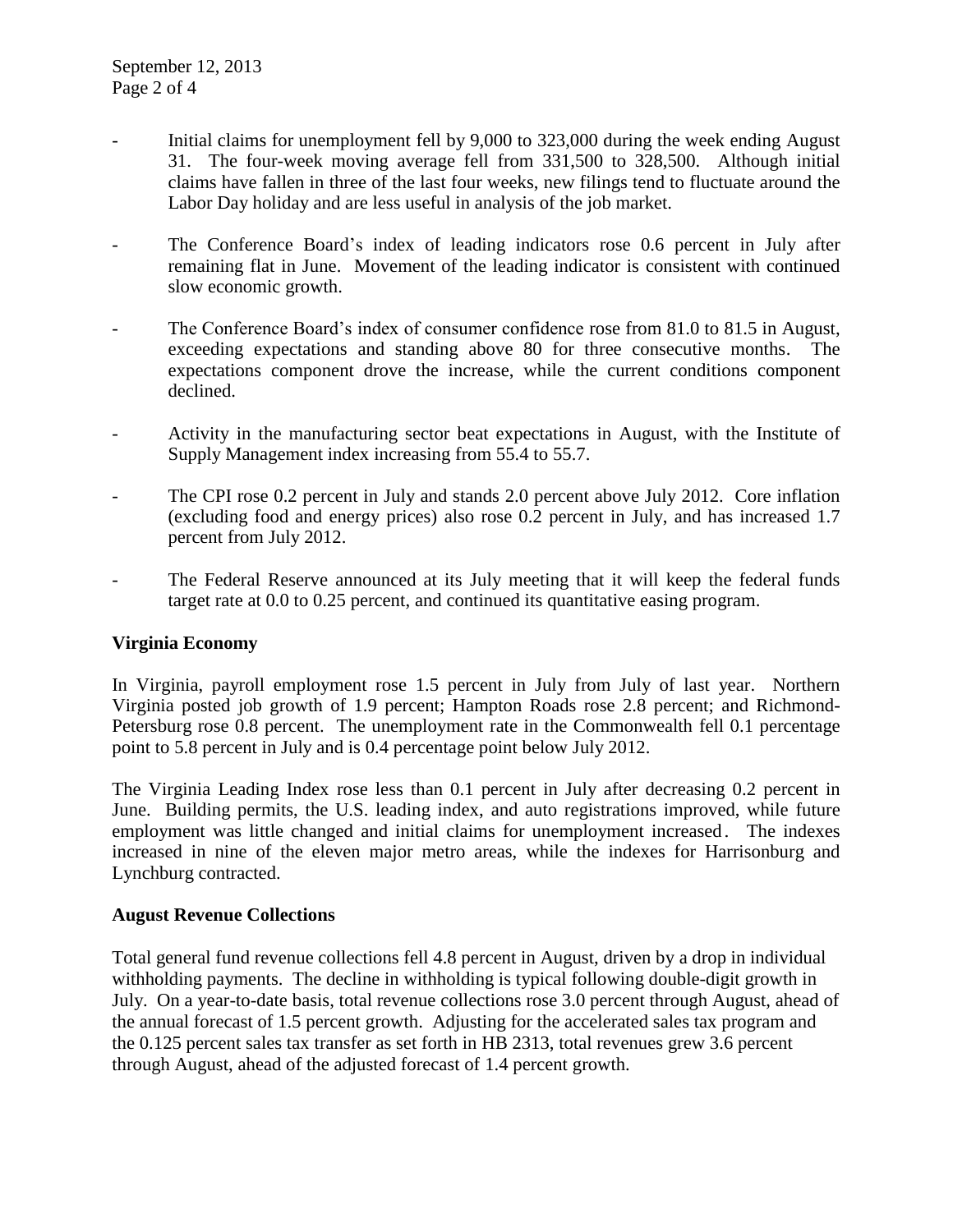September 12, 2013 Page 3 of 4

*Net Individual Income Tax (69% of general fund revenues)*: Through August, collections of net individual income tax rose 5.4 percent from the same period last year, ahead of the annual estimate of 2.5 percent growth. Performance in each component of individual income tax is as follows:

*Individual Income Tax Withholding (64% of general fund revenues)*: With one less deposit day than August of last year, collections of payroll withholding taxes fell 5.5 percent in August. Year-to-date, withholding collections rose 5.8 percent compared with the same period last year, ahead of the projected annual growth rate of 5.4 percent.

*Individual Income Tax Nonwithholding (16% of general fund revenues)*: August is not a significant month in collections of this source since the first estimated payment for fiscal year 2014 is due in September.

Through the first two months of the fiscal year, collections were \$40.8 million compared with \$37.2 million in the same period last year.

*Individual Income Tax Refunds*: Through August, TAX issued \$35.0 million in refunds, about the same amount as last year. Year-to-date, refunds have risen 15.1 percent, ahead of the annual estimate of 6.3 percent growth.

*Sales Tax (19% of general fund revenues)*: Collections of sales and use taxes, reflecting July sales, fell 5.6 percent in August. On a year-to-date basis, collections also fell 5.6 percent through August, trailing the annual estimate of a 1.0 percent decline. Adjusting for the accelerated sales tax program and the 0.125 percent sales tax transfer as set forth in HB 2313, sales tax collections have fallen by 1.0 percent year-to-date, lagging the economic-base forecast of 5.2 percent growth.

*Corporate Income Tax (5% of general fund revenues)*: As with nonwithholding, August is not typically a significant month in corporate income tax collections since the first estimated payment for the fiscal year is due in September. Through August, collections in this source were \$20.5 million compared with \$13.7 million in the same period last year.

*Wills, Suits, Deeds, Contracts (2% of general fund revenues)*: Collections of wills, suits, deeds, and contracts – mainly recordation tax collections – were \$31.4 million in August, compared with \$32.0 million in August of last year, a 1.9 percent decline. On a year-to-date basis, collections are up 5.6 percent, far ahead of the annual forecast of a 10.9 percent decline.

### **Other Revenue Sources**

The following list provides data on August collections for other revenue sources:

|                                         |                     | <b>Annual</b>   |
|-----------------------------------------|---------------------|-----------------|
|                                         | <b>Year-to-Date</b> | <b>Estimate</b> |
| Insurance Premiums Tax (2% GF revenues) | NA%                 | 7.0%            |
| Interest Income (0.5% GF revenues)      | $-36.9\%$           | $-4.2\%$        |
| ABC Taxes (1% GF revenues)              | $-6.3\%$            | $-0.6%$         |